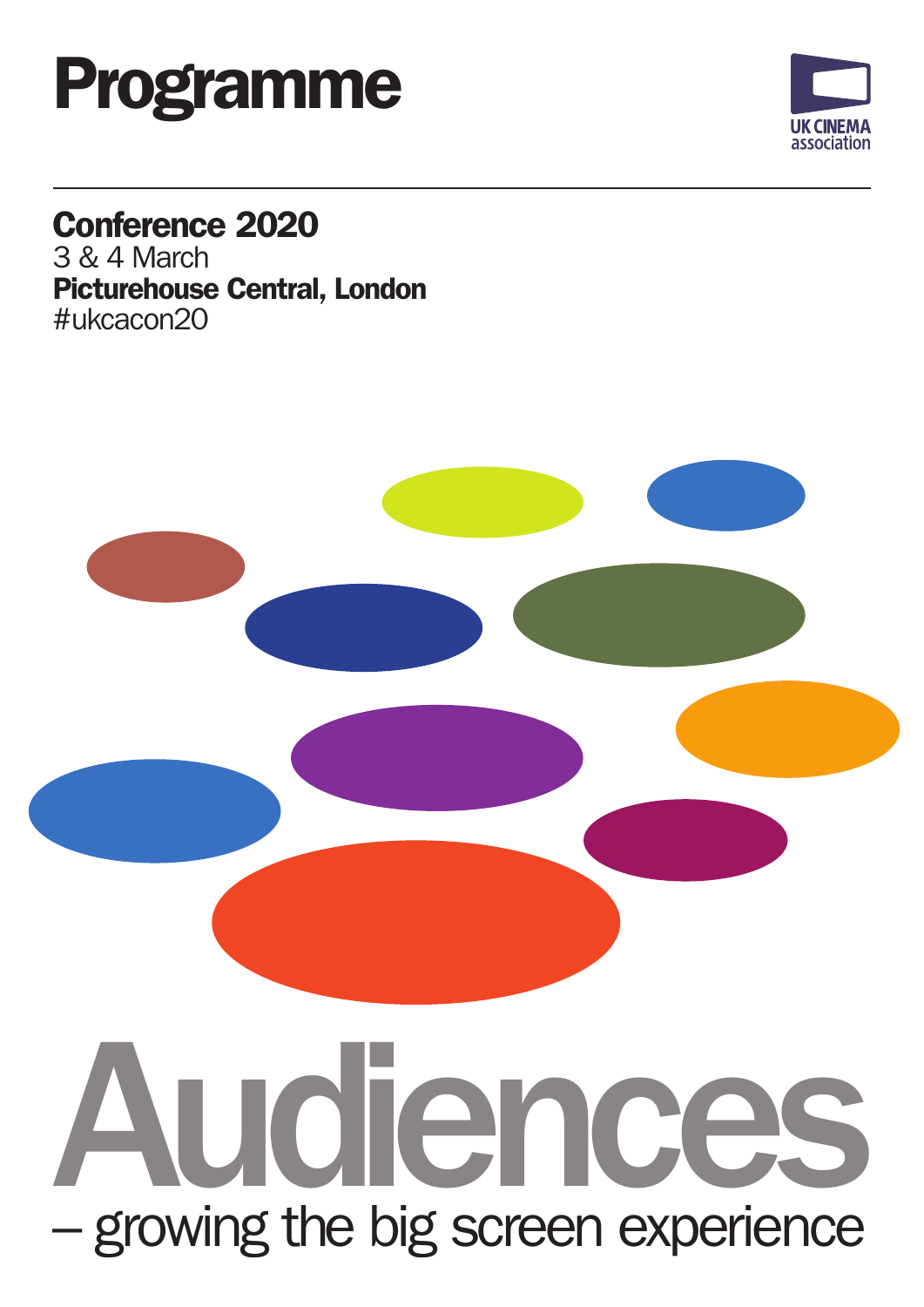Conference: 3 & 4 March 2020 Picturehouse Central, London



### Day one – Tuesday 3 March – morning sessions

| Cinema sizzle #1<br><b>Platinum sponsor welcome</b><br><b>Keynote address</b>                                                                                                                                                                                                                                                                                                                                                                                                                                                                                                                                                                                                                                          |
|------------------------------------------------------------------------------------------------------------------------------------------------------------------------------------------------------------------------------------------------------------------------------------------------------------------------------------------------------------------------------------------------------------------------------------------------------------------------------------------------------------------------------------------------------------------------------------------------------------------------------------------------------------------------------------------------------------------------|
|                                                                                                                                                                                                                                                                                                                                                                                                                                                                                                                                                                                                                                                                                                                        |
|                                                                                                                                                                                                                                                                                                                                                                                                                                                                                                                                                                                                                                                                                                                        |
|                                                                                                                                                                                                                                                                                                                                                                                                                                                                                                                                                                                                                                                                                                                        |
| <b>Understanding the UK cinema audience</b>                                                                                                                                                                                                                                                                                                                                                                                                                                                                                                                                                                                                                                                                            |
| The success of the UK cinema industry in recent years has not gone unnoticed by a range<br>of brands, who understand the value of advertising on the big screen. Maximising income<br>from this source falls to the two screen advertising agencies, who have as a result needed to<br>develop a detailed understanding of the cinema-going audience. In this session, colleagues<br>from DCM and Pearl and Dean will share their insights into what is currently known about<br>UK cinema-goers: who they are, what are the key trends and what drives them to see film<br>in cinema. Along the way, they will look to address a number of 'myths' around the health of<br>what is undeniably a buoyant sector.       |
| <b>Spotlight - Rio, Dalston: Young Audiences Programme</b>                                                                                                                                                                                                                                                                                                                                                                                                                                                                                                                                                                                                                                                             |
| At a time when many have arguably never been as time- and cash-poor, engaging young<br>people in cinema-going experience represents a significant challenge for the sector. In this<br>session, Andrew Woodyatt from the RIO Dalston will explain the lessons learnt from the<br>cinema's Young Audiences Programme, winner of the Cinema Marketing Campaign of the Year<br>at the recent Screen Awards.                                                                                                                                                                                                                                                                                                               |
| <b>Engaging young audiences</b>                                                                                                                                                                                                                                                                                                                                                                                                                                                                                                                                                                                                                                                                                        |
| The youth audience remains the foundation of the success of the UK cinema industry. Yet<br>at a time when they have ever more leisure options, engaging this group in the big screen<br>experience is in many respects becoming ever-more challenging. Part of the industry response<br>to this is its support for Into Film. This session, led by Leigh Thomas of Into Film - which<br>amongst its other activities runs the Into Film Festival, the largest free film festival for children<br>and young people in the World - will look at what the organisation has learnt about young<br>people's attitudes to cinema-going, and what more the industry might do to retain the support<br>of this vital audience. |
| <b>Spotlight - MASSIVE</b>                                                                                                                                                                                                                                                                                                                                                                                                                                                                                                                                                                                                                                                                                             |
| MASSIVE is where youth culture and cinema collide. Supported by the BFI and National<br>Lottery, MASSIVE is a pioneering initiative that drives 16-24-year-olds into UK cinemas through<br>partnerships, screenings, social media and more. David Kapur, co-founder of ourscreen and<br>elevenfiftyfive, will provide an overview of the initiative and the lessons learnt along the way.                                                                                                                                                                                                                                                                                                                              |
| Lunch                                                                                                                                                                                                                                                                                                                                                                                                                                                                                                                                                                                                                                                                                                                  |
|                                                                                                                                                                                                                                                                                                                                                                                                                                                                                                                                                                                                                                                                                                                        |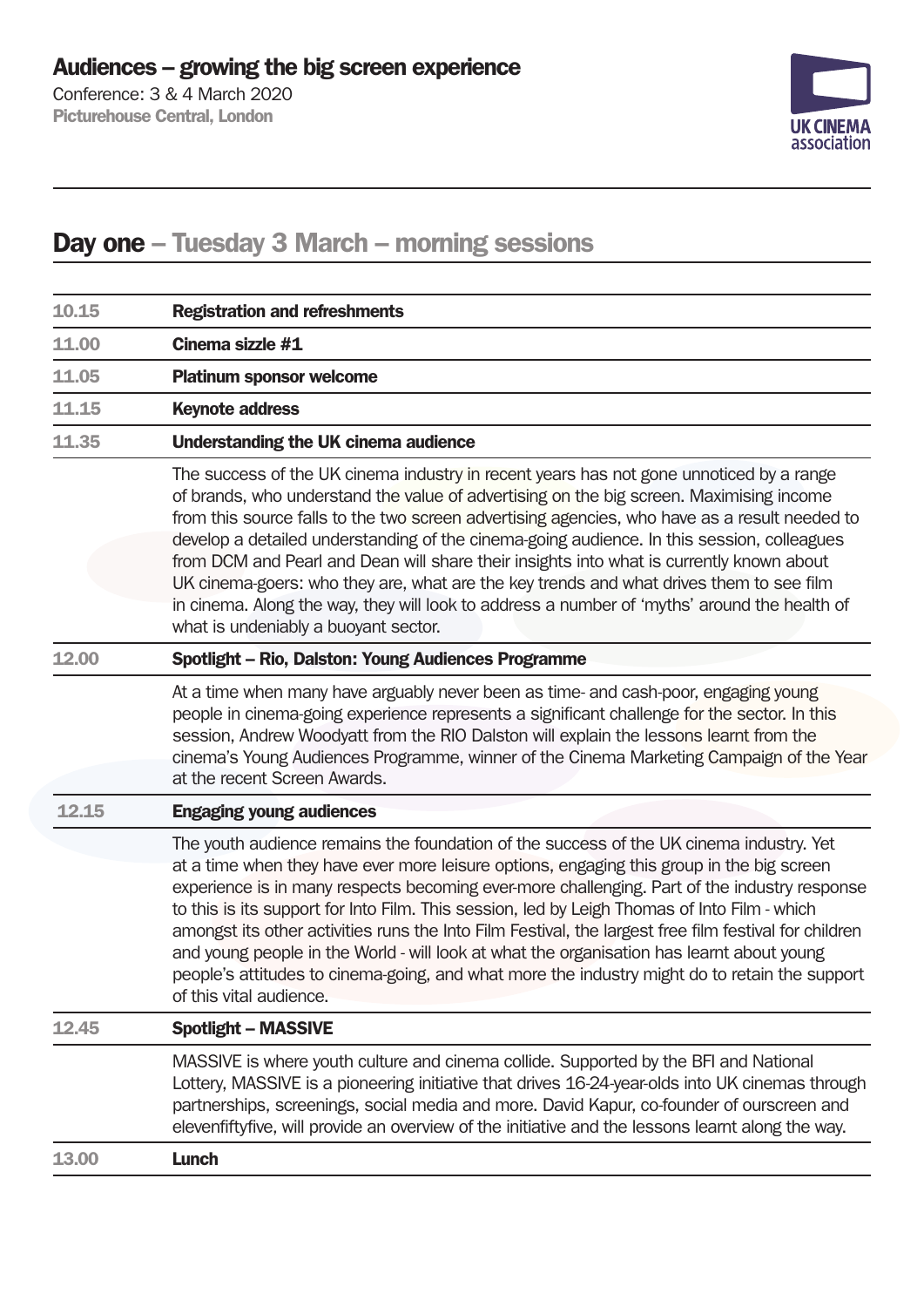Picturehouse Central, London



### Day one – Tuesday 3 March – afternoon sessions

| 14.00 | Spotlight - Ensuring big screen experiences are not too big                                                                                                                                                                                                                                                                                                                                                                                                                                                                                                                                                                                                                                                                                         |
|-------|-----------------------------------------------------------------------------------------------------------------------------------------------------------------------------------------------------------------------------------------------------------------------------------------------------------------------------------------------------------------------------------------------------------------------------------------------------------------------------------------------------------------------------------------------------------------------------------------------------------------------------------------------------------------------------------------------------------------------------------------------------|
|       | Big screen experiences are important and valuable – but in order to grow our audiences,<br>we need to beware of making them too big. For people who don't visit cinemas often,<br>we need to ensure they feel welcome and have a simple and easy experience in an unfamiliar<br>environment; and for people who visit on big nights out and special occasions, we need to<br>ensure they also think of cinema for other times, such as midweek and more casual outings.<br>Using new analysis of research with thousands of people across the UK, in this session Ruth<br>Hinton from Vue International will demonstrate the opportunity to make big screen experiences<br>also relevant to the smaller moments in life.                            |
| 14.15 | Film festivals - a way to engage new audiences                                                                                                                                                                                                                                                                                                                                                                                                                                                                                                                                                                                                                                                                                                      |
|       | The last decade has seen the emergence of a wide range of film festivals, many of them aimed<br>at particular audiences and/or featuring particular genres of film and providing a way of reaching<br>a new and more diverse audience. In this session, a number of operators with 'hands-on'<br>experience will share their learnings on the challenges and opportunities these events present.                                                                                                                                                                                                                                                                                                                                                    |
| 15.00 | <b>Spotlight - TBC</b>                                                                                                                                                                                                                                                                                                                                                                                                                                                                                                                                                                                                                                                                                                                              |
| 15.15 | <b>Afternoon break</b>                                                                                                                                                                                                                                                                                                                                                                                                                                                                                                                                                                                                                                                                                                                              |
| 15.45 | Disabled audiences - business cost or audience opportunity?                                                                                                                                                                                                                                                                                                                                                                                                                                                                                                                                                                                                                                                                                         |
|       | Latest estimates are that as many as 22 per cent of the UK population have some form of<br>disability, representing a significant and potentially lucrative cinema-going audience. While<br>the UK cinema industry is a World-leader when it comes to delivering accessible cinema,<br>there is always more that can be done to meet the needs of this community. This session<br>will begin with a 'thought-piece' from UK Cinema Association disability advisor Rick Williams,<br>who will encourage cinema operators to adopt a different mindset when it comes to meeting<br>the needs of disabled customers. A series of short presentations will then provide insight into<br>good practice across a variety of aspects of accessible cinema. |
| 16.30 | BFI Film Audience Network (FAN) - lessons learnt                                                                                                                                                                                                                                                                                                                                                                                                                                                                                                                                                                                                                                                                                                    |
|       | Using National Lottery Funding, the BFI supports Audience Development across two main<br>activities: the BFI Audience Fund and the BFI Film Audience Network (FAN). While touching<br>on the work of the Audience Fund, this session, led by Ben Luxford, will focus in particular on<br>good practice and lessons learnt around audience development through (the) FAN, a major<br>UK-wide partnership that works through a series of regional hubs to broaden audiences for<br>British independent and international film. Now in its seventh year, (the) FAN brings together<br>mainstream and community cinemas as well as smaller venues and festivals, sharing<br>experience and providing funding and other support.                         |
| 17.15 | <b>Closing remarks</b>                                                                                                                                                                                                                                                                                                                                                                                                                                                                                                                                                                                                                                                                                                                              |
| 17.30 | <b>Networking drinks</b>                                                                                                                                                                                                                                                                                                                                                                                                                                                                                                                                                                                                                                                                                                                            |
| 18.15 | After party party                                                                                                                                                                                                                                                                                                                                                                                                                                                                                                                                                                                                                                                                                                                                   |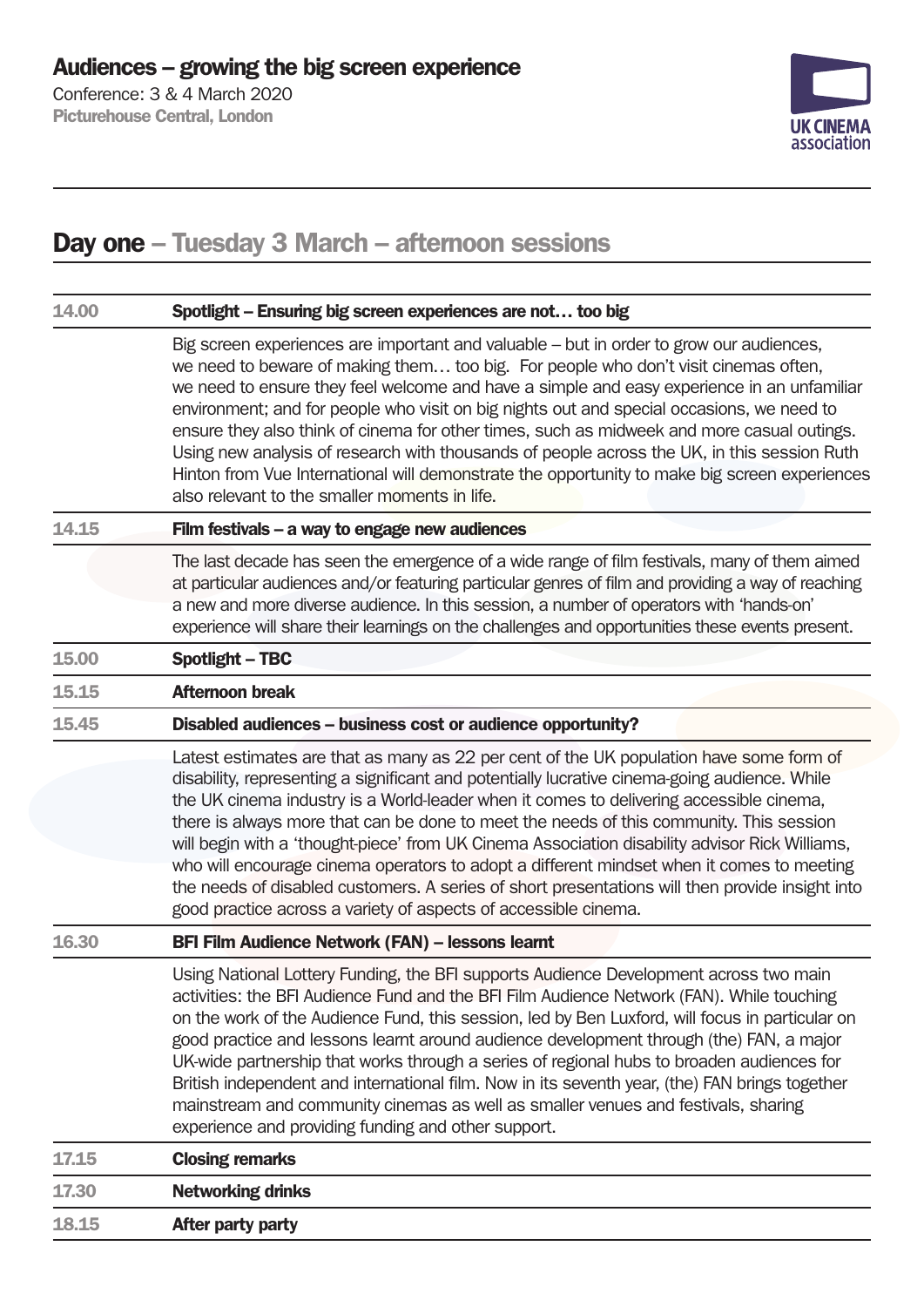Conference: 3 & 4 March 2020 Picturehouse Central, London



### Day two – Wednesday 4 March – morning sessions

| 9.00  | <b>Registration and refreshments</b>                                                                                                                                                                                                                                                                                                                                                                                                                                                                                                                                                                                                                                                                                                                                                             |
|-------|--------------------------------------------------------------------------------------------------------------------------------------------------------------------------------------------------------------------------------------------------------------------------------------------------------------------------------------------------------------------------------------------------------------------------------------------------------------------------------------------------------------------------------------------------------------------------------------------------------------------------------------------------------------------------------------------------------------------------------------------------------------------------------------------------|
| 10.00 | Cinema sizzle #2                                                                                                                                                                                                                                                                                                                                                                                                                                                                                                                                                                                                                                                                                                                                                                                 |
| 10.05 | <b>Opening address</b>                                                                                                                                                                                                                                                                                                                                                                                                                                                                                                                                                                                                                                                                                                                                                                           |
| 10.25 | <b>Engaging Black and Minority Ethnic audiences</b>                                                                                                                                                                                                                                                                                                                                                                                                                                                                                                                                                                                                                                                                                                                                              |
|       | New research from the BFI suggests that while taken as a whole, people from Black<br>and Minority Ethnic communities over-index in terms of cinema-going, there are as might<br>be expected significant differences from group to group. This session will open with a<br>presentation of that BFI research, following which a panel of industry experts will share<br>consider the implications of that work and share examples of good practice in engaging<br>more diverse audiences in the big screen experience.                                                                                                                                                                                                                                                                            |
| 11.15 | <b>Spotlight - Reclaim the Frame</b>                                                                                                                                                                                                                                                                                                                                                                                                                                                                                                                                                                                                                                                                                                                                                             |
|       | Developed by the charity Birds' Eye View – which campaigns for greater gender balance across the<br>film industry – the Reclaim the Frame project utilises a nationwide programme of exclusive cinema<br>screenings supported by curated post-screening discussions to spotlight and celebrate new and<br>classic films created by women. At a time when these issues are a key element of industry debate,<br>Birds' Eye View Director (and Oscar-winning twice BAFTA-nominated producer) Mia Bays will explain<br>more about the project, how it works, and the change it is seeking to achieve.                                                                                                                                                                                               |
| 11.30 | <b>Morning break</b>                                                                                                                                                                                                                                                                                                                                                                                                                                                                                                                                                                                                                                                                                                                                                                             |
| 12.00 | Sinners to Saints? Engaging infringing audiences in the cinema experience                                                                                                                                                                                                                                                                                                                                                                                                                                                                                                                                                                                                                                                                                                                        |
|       | The UK film industry continues to invest significant resources into the fight against piracy, in<br>particular the online consumption of illegal film content. Through its comprehensive insight and<br>messaging programme, the Industry Trust for IP Awareness provides a focal point for efforts<br>to understand the nature of the challenge. The Trust's analysis has shown that the most<br>prolific consumers of illegal content are also often the 'best' customers for cinemas and home<br>entertainment. This session, led by Trust Chief Executive Liz Bales, will evidence why tackling<br>infringement remains a category priority and look at what more might be done to increase the<br>willingness of those engaging in infringing behaviour to pay for a legal film experience. |
| 12.30 | Spotlight - MUBI GO - collaborating to build audiences                                                                                                                                                                                                                                                                                                                                                                                                                                                                                                                                                                                                                                                                                                                                           |
|       | In 2018 MUBI GO launched a new service in partnership with UK exhibitors and distributors,<br>which has since that time resulted in around 50,000 extra cinema admissions in the UK<br>alone. During this session, MUBI GO founder Jon Barrenechea will talk about how the model<br>works, its results and future expansion. He will also consider that lessons might be learnt and<br>how the approach can be adapted given the quickly evolving cinema landscape.                                                                                                                                                                                                                                                                                                                              |
| 12.45 | <b>Lunch</b>                                                                                                                                                                                                                                                                                                                                                                                                                                                                                                                                                                                                                                                                                                                                                                                     |